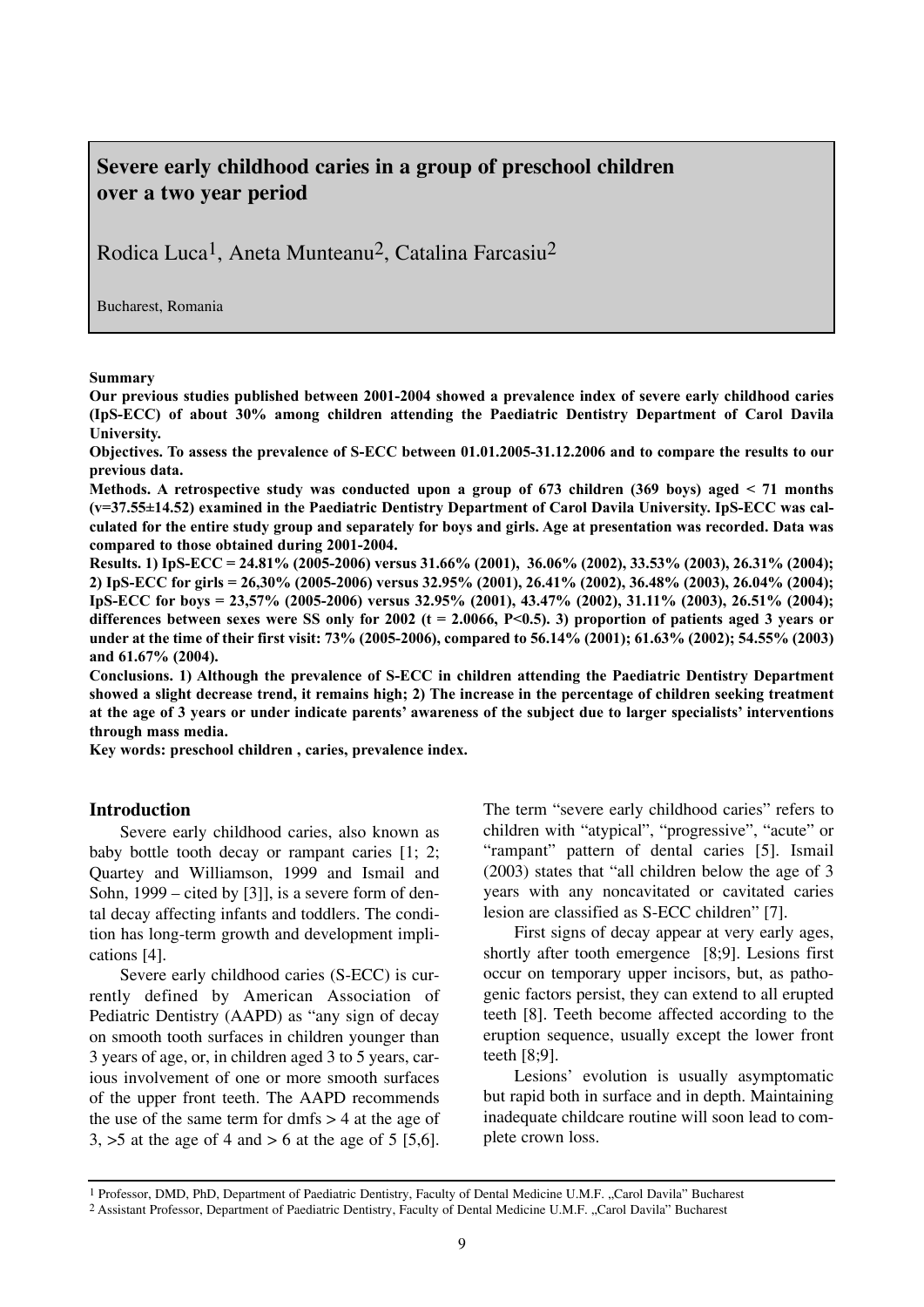Symptoms become obvious when severe complications occur. Sometimes, osteitis can lead to the erosion the buccal part of the alveolar bone revealing part of the tooth root through the mucosa [8].

Severe early childhood caries occurrence is due to the same factors commonly involved in producing tooth decay: pathogenic oral bacteria (mainly Streptococcus mutans, transmitted specially by the mother), carbohydrates (from sweet snacks and drinks) and poor quality of dental tissues. The interaction of these 3 pathogenic factors, together with inappropriate childcare and feeding habits (bottle feeding at night, prolonged use of the bottle after 1 year of age etc) lead, in the absence of oral hygiene, to the early onset and rapid evolution of this caries pattern, compared to other patterns that may occur in the temporary dentition [2; 8-13].

Prevalence of the condition varies widely with several factors (socio-economic, ethnic etc). Studies conducted on children seeking treatment in specialized clinics show higher values than for the general population.

In Romania, reported prevalence index values (IpS-ECC) for the general population were 7.23% for Bucharest [14] and 11.4% for Iasi [15].

Our previous studies published between 2001- 2004 showed an IpS-ECC of about 30% among children attending the Paediatric Dentistry Department of Carol Davila University [1;16].

The aim of this study is to gather epidemiological data on S-ECC in children under 6 years of age attending our clinic between 01.01.2005- 31.12.2006 and to compare the results to those reported during 2001-2004.

## **Material and method**

The study was conducted upon a group of 673 children (369 boys, 304 girls) aged between 12 and 71 months (mean age =  $37.55 \pm 14.52$  months) examined and treated in the Pedodontics Department of the Faculty of Dental Medicine, Carol Davila University, Bucharest between 01.01.2005 and 31.12.2006. Age and sex distribution of the group are given in *Fig. 1.*

A retrospective study was conducted using the dental records of the patients. IpS-ECC was calculated for the entire group and separately for boys and girls. Age at presentation was recorded. Data were compared to those obtained during 2001-2004.

Data were centralised and processed using Microsoft Office Access Database 2007. Mean values were calculated for the studied variables and the statistical significance of differences between mean values was assessed using the t-Student test  $(p= 0.05)$ .



*Fig. 1 - Age and sex distribution of the sample (n = 673 children)*

## **Results**

*a) S-ECC prevalence* 

Of the 673 children examined, only 76 (11.29%) were caries free and 597 (88.71%) had caries in primary teeth: 430 (63.89%) had a common caries pattern and 167 (24.81%) had severe early childhood caries (S-ECC). The prevalence index for severe early childhood caries for the entire study group was 24.81% *(Fig. 2).*



*Fig. 2 - Caries prevalence (n= 673 children)*

#### *b) Sex distribution of IpS-ECC*

In the study group, 87 of the 369 boys had severe early childhood caries, and 80 of the 304 girls exhibited this pattern of dental decay. This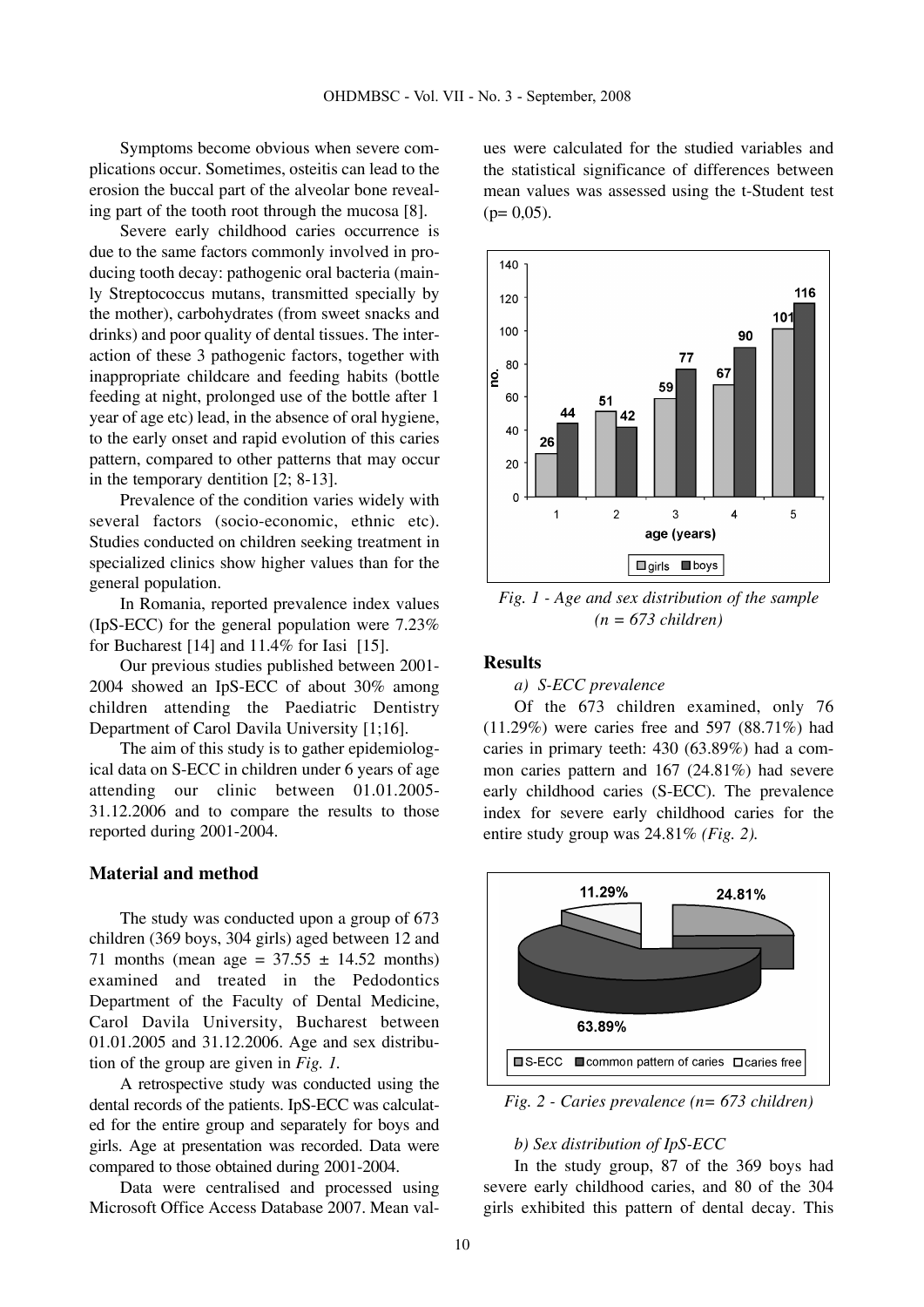gives a slightly higher IpS-ECC for girls (26.30%) than for boys (23.57%), but differences are not statistically significant  $(p = 0.05)$  *(Fig.3).* 



*Fig. 3 - Sex distribution of Ip S-ECC*

*c) Age of children with S-ECC at the first dental visit* 

Age and sex distribution of the children with S-ECC is given in *figure 4.* The graph shows that most of the S-ECC children of both sexes seeked treatment at the age of 2 and 3 years.



*Fig. 4 - Age and sex distribution of children with S-ECC (n=167 children)*

## **Discutions**

In the present study, the prevalence index of severe early childhood caries in a group of 673 children attending our clinic during 2005-2006 was 24.81%.

Comparing this result to our previously reported ones (2001-2004) [1;16], a decreasing trend of the prevalence of severe early childhood caries in chidren seeking treatment in clinic is noticed *(Fig. 5).*



*Fig. 5 - Ip S-ECC in children examined in the clinic during 2001-2006* 

Recent data from literature show that in general population, the prevalence of severe early childhood caries ranges between 9 and 36% [2; 3; 17-20] *(Table 1).* In exchange, in paediatric clinics or hospitals, prevalence is higher [4; 21-25]. Hallet and O'Rourke (2006) reported a S-ECC prevalence index of 94% for a group of 125 children seeking dental treatment in a paediatric hospital [4] *(Table 2).*

Regarding sex distribution of this caries pattern, even though girls in the study group had a higher prevalence index than boys (26.30% versus

| Authors            | Country/City/Year    | <b>Sample</b> | Age       | Ip S-ECC $(\%)$ | <b>Comments</b>                    |
|--------------------|----------------------|---------------|-----------|-----------------|------------------------------------|
| Ferro R            | Italy $(2002-03)$    | 954           | $1-6$ yr. | 9,85%           | Preschool children attending both  |
| et al. $[3]$       |                      |               |           |                 | private and public nursery schools |
| Iida et al. $[17]$ | $U.S.A. (1999-2002)$ | 1503          | $2-5$ yr. | 10%             | National Health and Nutrition      |
|                    |                      |               |           |                 | <b>Examination Survey</b>          |
| De Grauwe A        | Belgium/Ghent        | 385           | 24-35     | 12,2%           | Inner city children                |
| et al. $[20]$      | (2004)               |               | mo.       |                 |                                    |
| Finlayson TL       | SUA/Detroit          | 719           | $1-5$ yr. | 20%             | Low-income African-American        |
| et al $[18]$       | (2007)               |               |           |                 | children                           |
| Postma TC          | South Africa         | 5822          | $36 - 71$ | 32%             | South African National Children's  |
| et al $[19]$       | $(1999-2002)$        |               | mo.       |                 | Oral Health Survey                 |
| Azevedo TDPL       | Brazil (2005)        | 369           | $36 - 71$ | 36%             | Preschool children selected at     |
| et al $[2]$        |                      |               | mo.       |                 | public health centers in Brazil    |
|                    |                      |               |           |                 |                                    |

*Table 1. An overview of prevalence data on S-ECC in general population*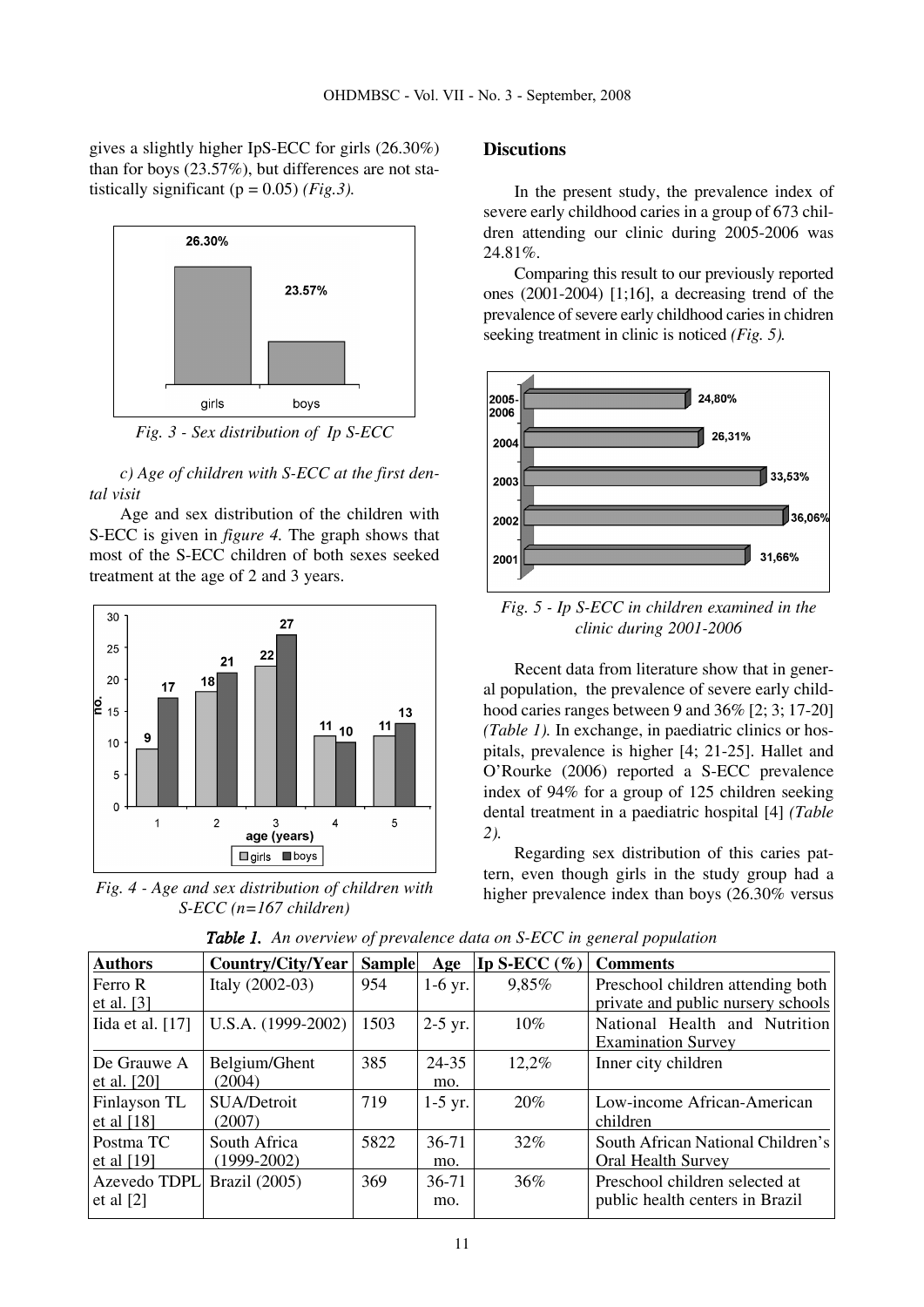| <b>Authors</b>   | Country/City/Year    | <b>Sample</b> | Age         | Ip S-ECC $(\%)$ | <b>Comments</b>                    |  |  |  |  |
|------------------|----------------------|---------------|-------------|-----------------|------------------------------------|--|--|--|--|
| Ferro R          | Italy (2002-03)      | 954           | $1-6$ yr.   | 9,85%           | Preschool children attending both  |  |  |  |  |
| et al. $[3]$     |                      |               |             |                 | private and public nursery schools |  |  |  |  |
| Iida et al. [17] | $U.S.A. (1999-2002)$ | 1503          | $2-5$ yr.   | $10\%$          | National Health and Nutrition      |  |  |  |  |
| Eronat N,        | Turkey / Izmir       | 706           | $2-6$ yr.   | 9.94%           |                                    |  |  |  |  |
| Eden E [21]      | $(1989-90)$          |               |             |                 |                                    |  |  |  |  |
| Baccetti T       | Italy / Florence     | 434           | $2-6$ yr.   | 11.5%           | Department of Paediatric           |  |  |  |  |
| et al. [22]      | (1999)               |               |             |                 | Dentistry, University of Florence  |  |  |  |  |
| Casaretto H      | Argentina /          | <b>Not</b>    | $<$ 3 yr.   | 17.23%          |                                    |  |  |  |  |
| et al. [23]      | <b>Buenos Aires</b>  | stated        |             |                 |                                    |  |  |  |  |
|                  | $(1993-94)$          |               |             |                 |                                    |  |  |  |  |
| Present study    | Romania / Bucharest  | 67            | 31-6 yr.    | 24.80%          | Department of Pediatric Dentistry, |  |  |  |  |
|                  | $(2005-06)$          |               |             |                 | University of Bucharest            |  |  |  |  |
| Al-Shalan TA     | Minnesota (USA)      | 115           | $1.5-4$ yr. | 50.40%          | Department of Preventive Dental    |  |  |  |  |
| et al. $[24]$    | $(1985 - 88)$        |               |             |                 | Science, University of Minnesota   |  |  |  |  |
| Tsai AI          | Taiwan / Taipei      |               |             |                 |                                    |  |  |  |  |
| et al. [25]      | (2001)               | 92            | $1-4$ yr.   | 53.26%          | A hospital in Taipei Hallet KB,    |  |  |  |  |
| O'Rourke PK      | Australia / Brisbane | 125           | $<$ 4 yr.   | 94%             | A paediatric hospital in Brisbane  |  |  |  |  |
| $[4]$            | (2006)               |               |             |                 |                                    |  |  |  |  |
|                  |                      |               |             |                 |                                    |  |  |  |  |

*Table 2. Prevalence index of S-ECC in children attending paediatric clinics or hospitals*

23.57%), differences were not syatistically significant (p=0.05).

Moreover, for previous years, except 2002, S-ECC prevalence index values were approximately the same for boys and girls, with no stastistically significant differences *(Table 3).* 

Similar results were reported by Wyne and coworkers for Saudi Arabia (2001) [26] and by Iida et al for USA (2007) [17]. However, studies conducted in Turkey found a higher prevalence of S-ECC in boys, motivated by the tendency of overindulging boys in Asian cultures [21; 27].

Regarding the age of the S-ECC children at the time of their first visit in clinic, almost 2/3 of the 167 children in the study group were three years old or under.

Comparing this result to those of previous years, the proportion of S-ECC children aged 3 years or under is higher *(fig. 6).* This shows a higher parental concern regarding their children's dental health, due to a higher involvement of specialists in preventing this disease through various media means (radio and tv shows, high impact journals etc.).



*Fig. 6. Percentage of children with S-ECC aged 3 or under during 2001- 2006*

In order to reduce S-ECC prevalence it is essential to raise parents' awereness on the necessity and importance of a first dental check-up during the first 6 months after the emergence of the first tooth [5; 28; 29]. During this first visit, the dentist assesses the risc of developing S-ECC, making early prevention possible [28].

|                       | 2001        | 2002       | 2003  | 2004  | 2005-2006 |
|-----------------------|-------------|------------|-------|-------|-----------|
| Ip S-ECC girls $(\%)$ | 30.43       | 26.41      | 36.48 | 26.04 | 26.30     |
| Ip S-ECC boys $(\%)$  | 32.95       | 43.47      | 31.11 | 26.51 | 23.57     |
| P value               | $_{\rm NS}$ | $\rm 0.05$ | NS    | NS    | NS        |

*Table 3. Sex distribution of Ip S-ECC during 2001-2006*